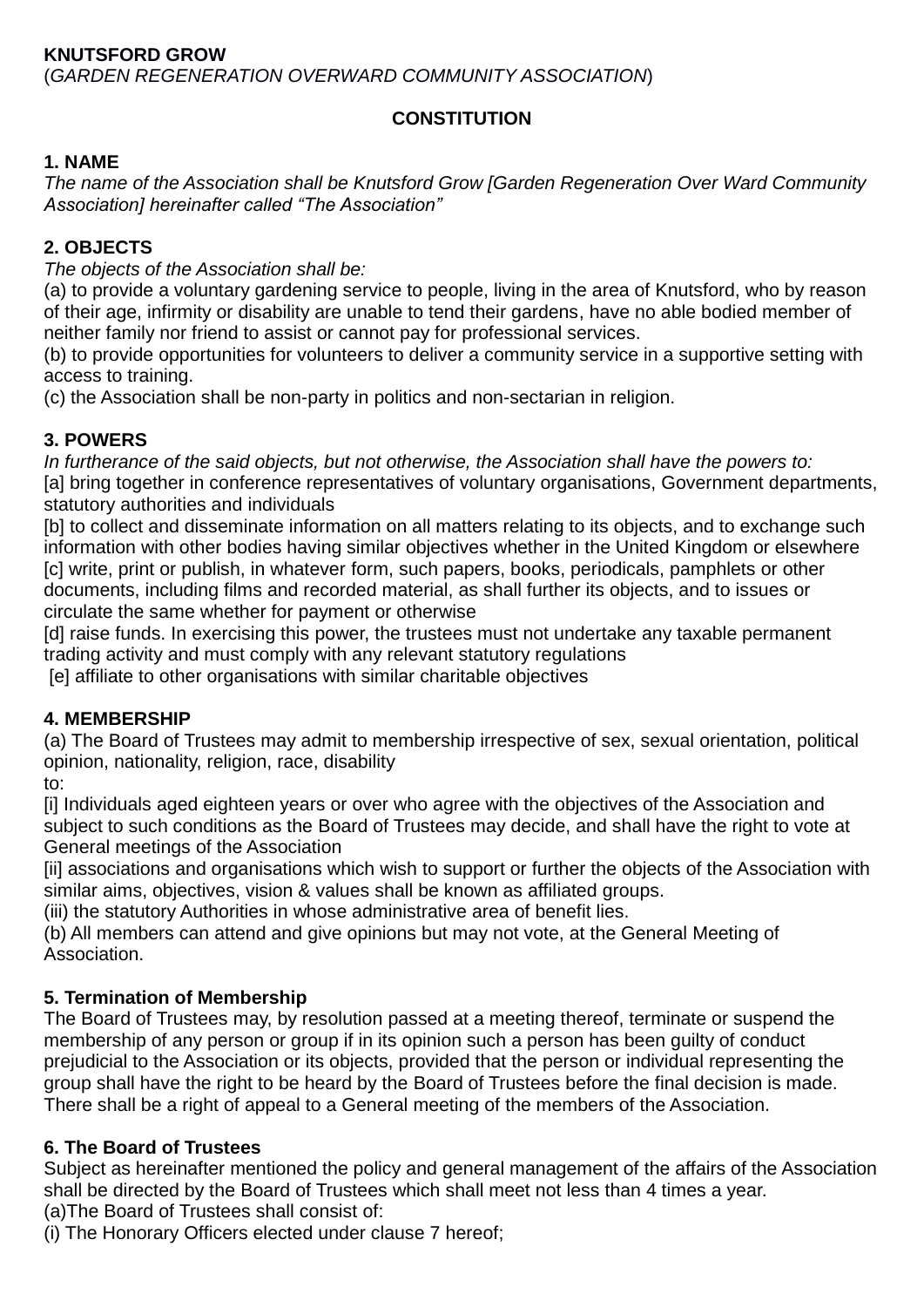(ii) One representative appointed by each affiliated group, in accordance with clause hereof. (b) If a Trustee misses 3 consecutive meetings without giving apologies for absence s/he shall be deemed as no longer on the Board of Trustees and maybe struck off.

### **7. Honorary Officers**

(a) Only Trustees of the Association shall be eligible to serve as honorary officers.

(b) At the Annual General Meeting hereinafter mentioned the Association shall elect a Chair, Vice-Chair, Treasurer and Secretary and such other honorary officers as the Association shall from time to time decide.

### **8. Paid Officers**

(a) The Board of Trustees may appoint and dismiss such staff or contractors as it may from time to time determine, and shall fix the amount of any remuneration to be paid and the terms and conditions of their relevant contract.

(b) A member of the Association's staff or contractors shall not be eligible to be a Trustee or a member of any committee of the Association, but may be invited to such committee as a non-voting adviser.

# **9. General Meetings of the Association**

(a) Annual General Meetings:

Once in each year an Annual General Meeting of the Association shall be held at such time and place as the Board of Trustees shall determine, being not more than fifteen months after the holding of the preceding Annual General Meeting, at least 21 days notice shall be given by the Secretary to members.

(b) The Business of each Annual General Meeting shall be:

(i) to consider the Annual Report of the Board of Trustees on the work of the Association and its activities during the preceding year:

(ii) to approve the audited accounts of the Association;

(iii) to elect the Officers of the Association in accordance with Clause 7 hereof;

(iv) to note the appointment of representative members of the General Committee of Trustees;

(v) to elect representatives of individual members to serve on the General Committee of Trustees, in accordance with Clause 6 (a), (iii) hereof;

(vi) to appoint an independent auditor or independent auditors for the coming year;

(vii) to consider and vote on proposals to alter this constitution in accordance with Clause 14 hereof:

(viii) to consider any other business of which due notice has been given.

(b) Special General Meetings:

The Chair may, at any time, call a Special General Meeting at his/her discretion. The Secretary shall call a Special General Meeting within 21 days, where is a request of such, in writing, giving reasons for the request and signed by not less than one third of the members of the Association. The Special General Meeting will consider only the business specified on the notice of the meeting.

## **10. Rules of Procedure at all meetings**

(a) Voting

All those eligible to vote will have one vote, in case of a tie the chair has the deciding vote.

(b) Quorum

(i) Meetings: one third of the members shall form a quorum at meetings of the Board of Trustees and all other committees.

(ii) General Meetings: one third of the members shall form a quorum at General Meetings of Association.

(iii) In the event that no quorum is present at an Annual General Meeting of the Association the meeting is to be reconvened no later than 14 days afterword.

## **11. Minutes**

Minute books shall be kept by the Association, the Board of Trustees and all other committees and the appropriate Secretary shall enter therein record of all proceedings and resolutions.